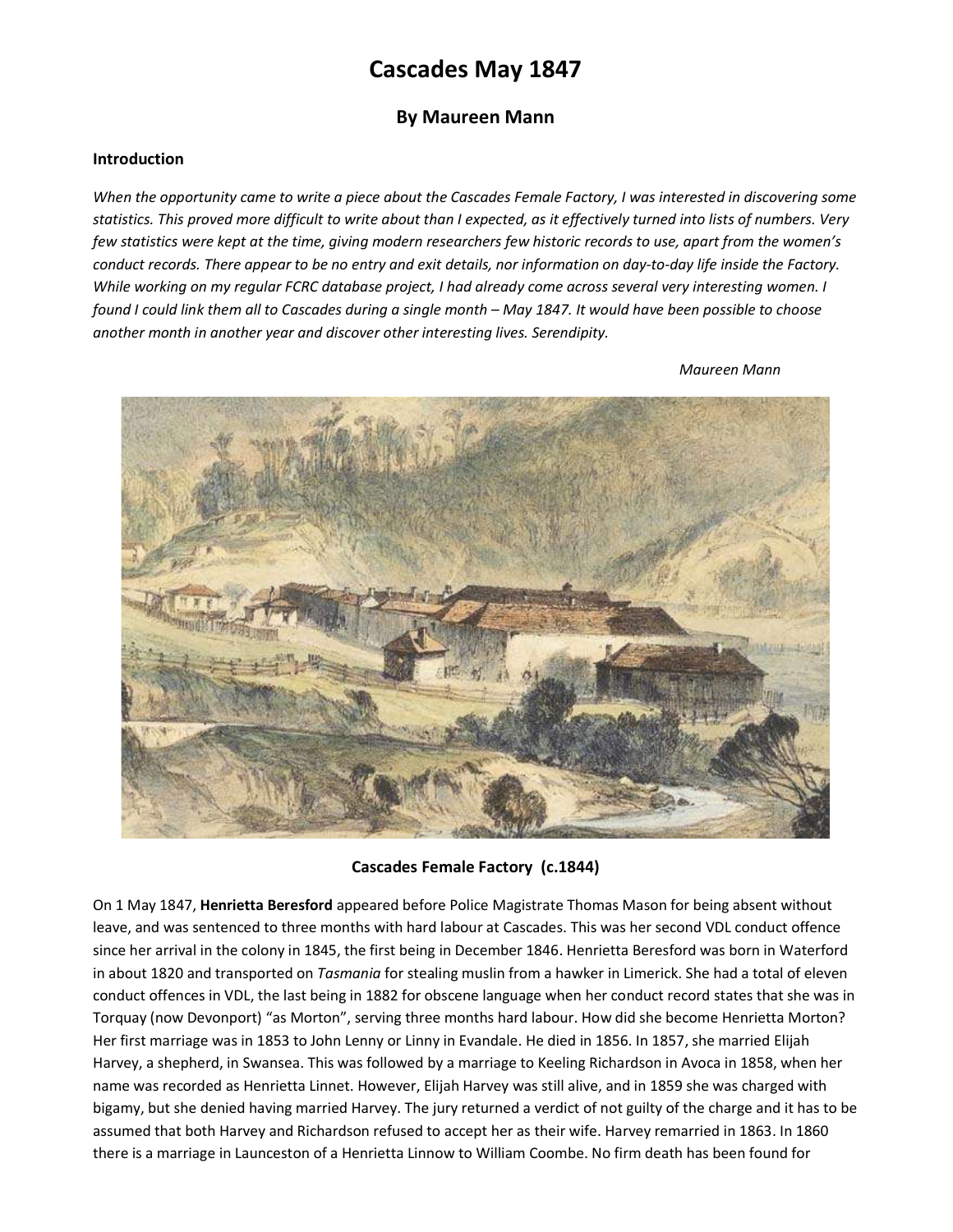Coombe(s). In 1878 Henrietta was back at the altar, this time as Henrietta Coombs, marrying John George Morton, a 54-year-old bachelor labourer. She gave her age as 48 which is slightly out assuming this trail of marriages is correct. No children were found from any of these marriages and no further reference was found to Henrietta after her 1882 offence.



Thomas Mason (1800-1888) Magistrate

In front of a magistrate that same day, and later sent to Cascades, were four others.

Ann Nowlan, a farm or country servant, born in Down, arrived on Greenlaw in 1844 and had been tried at Carlow, Ireland, for perjury. She accused a man of raping her. She was illiterate, single and had one child who also travelled on the Greenlaw. For her May 1847 offence, the third of three colonial offences she was ordered one month's hard labour for using threatening language. She had previously twice been absent without leave. Ann Nowlan went on to marry John Pickett and had six more children before dying at Emu Bay, Tasmania, in 1876.

Mary Ann Hodder, born in Bristol England, was transported for stealing a quilt. She was a 31-year-old housemaid and cook, a widow with three children none of whom were on board, when she arrived on Sea Queen in 1846. Her May 1847 charge was her only colonial offence when she overstayed her pass while still in Brickfields, and was sentenced to two months hard labour in Cascades. She married John Firley or Forley, had no children and probably died in 1860.

Mary Whealan also a widow, stole clothes in her native Kilkenny, was sentenced to seven years' transportation and arrived on the Phoebe 1845 accompanied by only one of her four children. She described herself as a 36-year-old housemaid who could also wash. Her May 1847 offence was her third, this time for misconduct in overstaying her pass, while at Brickfields. She had to serve three months' hard labour. Mary Whelan had three further offences, all for drunkenness. She married Austen Savage in 1847 but no further trace has been found for her after her 1851 freedom.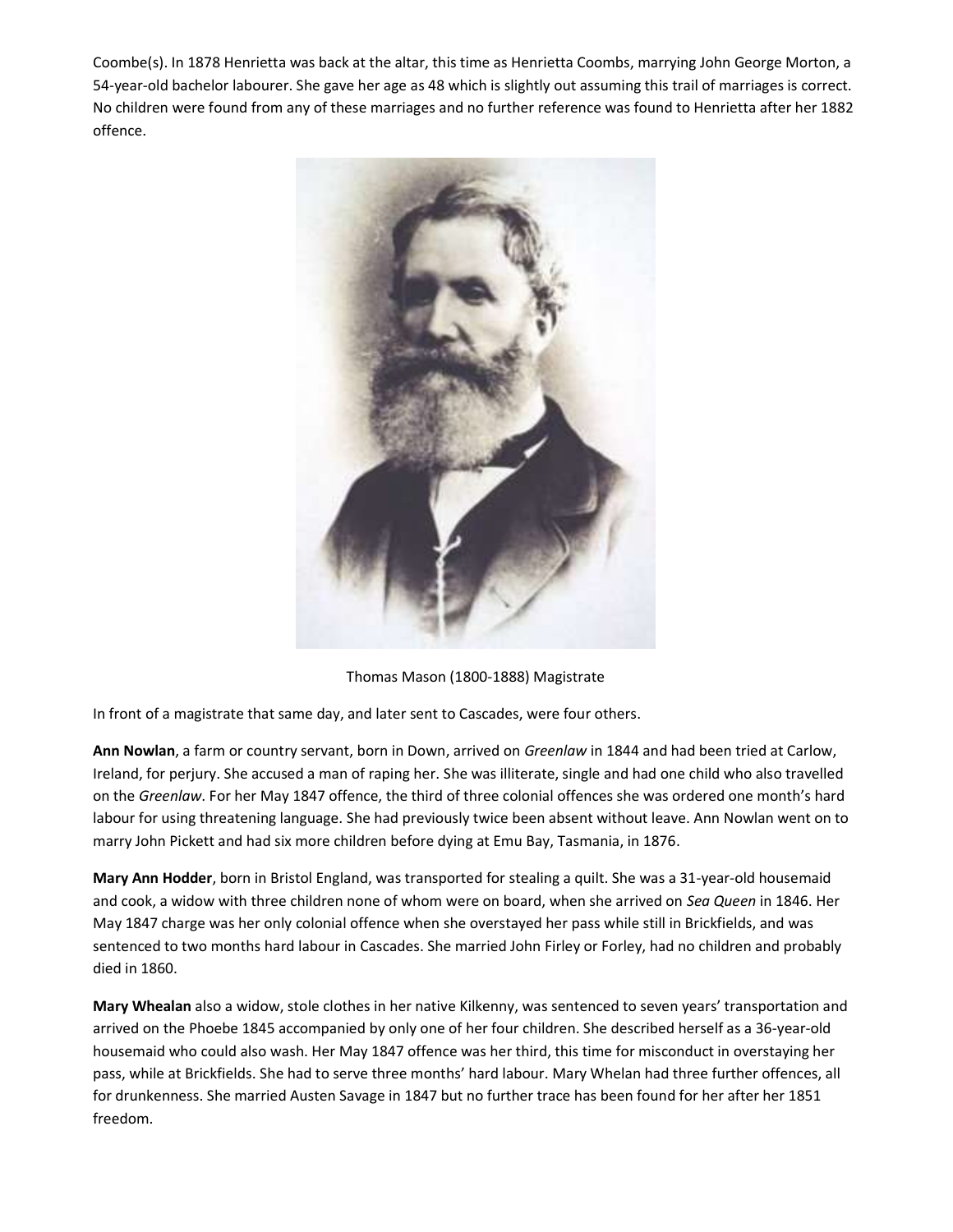Esther Acres received the first of her eight colonial sentences that day. She too was in Brickfields and was charged with misconduct by behaving in a disrespectful way. For this she served six weeks hard labour. Esther had been born in Tipperary but was transported from Kings County for stealing a cloak. She was single and had one child with her on board the Arabian (1847) with her. She was 23 or 25, a housemaid who also could wash. She had seven more colonial offences for disobedience, theft and absence. She and John Brook(e)s had permission to marry in 1851 but no registration has been found, though a daughter was born to them about 1854 in Victoria. There was no further trace of Esther Acres after this birth.

These five women arrived at Cascades and joined an unknown number of others already there: the authorities of the time did not keep such statistics that allow modern researchers to know how many convicts were at the factory at any specific given time. Over the course of May 1847, they were joined for some or all of the time by women from a total of thirty-one ships. The longest resident of the colony, amongst all those convicted in May 1847, was Mary Burke, aged in her fifties, from the Borneo which arrived in 1828. She had a total of 33 VDL conduct offences including being re-transported in 1837, and several two-year extensions. She was sent to Cascades 13 May 1847 for one of her regular offences, being absent without leave, this time for sixteen days leading to a sentence of six months. Her last sentence, in November 1848 was two-years for theft, during which time she died.

Mary Burke was not the only woman that month with more than thirty total colonial convictions. Mary Walker [32], Jane Grady [34], and Mary Hill [31], were well known by the magistrates. Mary Hill had two convictions during May 1847: 17<sup>th</sup> she received seven days solitary confinement for being out after hours and 31<sup>st</sup>, having been found in a brothel in bed with a man, she lost her ticket of leave and received two months hard labour. Mary Walker arrived on the Royal Admiral in 1842. In 1847 she was charged with being absent for 42 days and received six months hard labour. Jane Grady, from the *Emma Eugenia*, 1844, appeared for one of her regular drunk offences, this time combined with being out after hours and was sentenced to three months hard labour. Sarah Ingram also had the dubious honour of having two offences during the month: the  $14<sup>th</sup>$  and the  $19<sup>th</sup>$ , the latter being misconduct in the House of Correction.

The largest number of admissions during the month (61%) was for women with less than ten total colonial offences. Of these only five had a single offence, including absent without leave, overstaying her pass, a man in bed and the more unusual, stealing a china basin for which she received twelve months hard labour. Eight women had only two offences total. The next biggest group (25%) had between eleven and twenty colonial offences. Only 14% of the May 1847 entrants had more than 21 colonial offences. Absent without leave, and related terms such as out after hours or absence was the most common reason for being convicted. There were 52 women charged with this. The next most common offence was drunk and/or disorderly: 27 women. Misconduct – not usually defined – was the reason 20 women were accused. These were followed by theft (10), being in bed with a man or in a brothel (8), use of language or insolence (5), disobedience (3). Assault and disrespect each had one offender.

The severity of the sentences varied quite considerably and from a modern perspective the magistrates do not seem to have been consistent. It must be assumed that it was in part dependent on the magistrate's mood and how the session had progressed, as well as the convict's presentation, attitude and demeanour. Thomas Mason heard the offences for at least 92 of the women sent to Cascades in May 1847. According to the Australian Dictionary of Biography online, Thomas Mason was at times a harsh magistrate. Of those who entered Cascades during May 1847, the punishments ranged from four hours solitary to twelve months hard labour. The most common punishment given out to 42 women this month was three months hard labour. There were equal numbers who received six, four, two and one month sentences (eighteen or nineteen for each). These account for 90% of the month's entrants. Some punishments specified that part of the time (usually half the sentence) was to be spent in the separate cells or in solitary. Two women also lost their Ticket of Leave as well as serving their extra imprisonment. Ten women were given varying solitary confinement sentences of between four hours and ten days. Eight received sentences of between one and eight days without solitary confinement. Other magistrates included Algernon Burdett Jones (ABJ) who was based at Glenorchy but who heard the specialised cases and later went on to be colonial coroner, Robert Wyndham Fenwick (RWF) at Hamilton and Augustus Eardley Wilmot (AEW) at New Norfolk.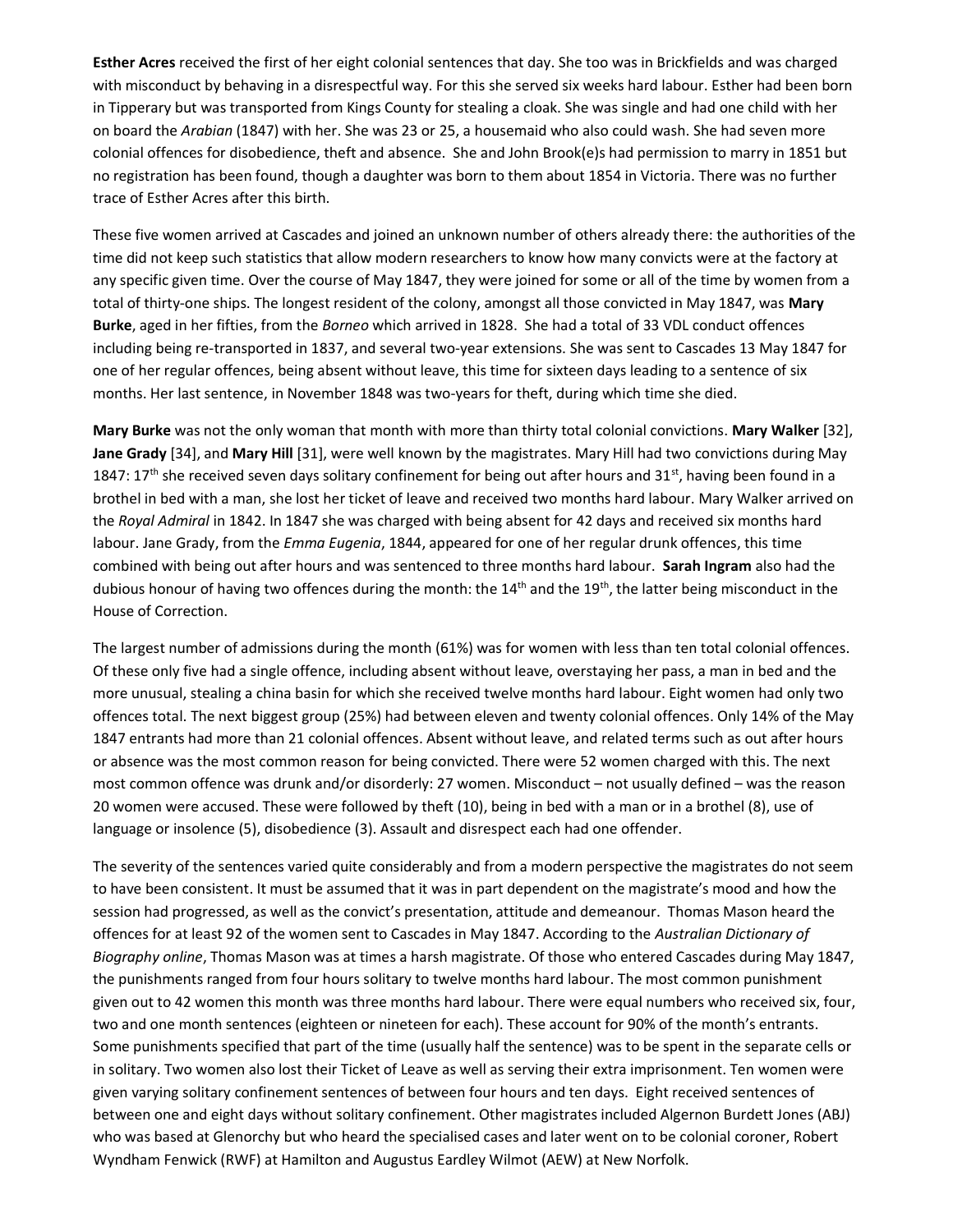In 1847, the police magistrate heard cases every day of the week, apart from Sundays. Those coming from areas other than Hobart may have arrived on Sundays as they had to rely on transport to get them to Cascades. The busiest court day was 13 May 1847 when 10 female convicts were charged, closely followed by 11<sup>th</sup> and 12<sup>th</sup> which each had nine convictions. There were three days during the month with only one court appearance recorded: 8<sup>th</sup>,  $18^{\text{th}}$  and  $21^{\text{st}}$ .

There were a relatively few women from this cohort who were back during the final years of Cascades, 1851-56. All female prisoners at that time were kept at one location. Cascades was under new management with labour reorganised and punishments introduced for minor breaking of the rules. The aim was to improve behaviour. The punishment book shows that there were "harsh punishments for minor offences; and that many women broke the rules". Eleven of the May 1847 women were back in Cascades during the Punishment Book era. Their offences ranged from disorderly conduct, not leaving her berth, disobeying regulations, loud talking and not performing her task at wool picking. The punishments from this time included being admonished, days on bread and water, punishment dress, strict separation from other convicts and having her credit stopped.



#### Hobart Town

As is to be expected, the native place of the women was dependent on relatively recent ship arrivals, and the ships' port of origin. Sixty of the women were born in England (47%), 46 in Ireland (37.5%), fourteen from Scotland (11%), two from Wales and one from America. Eighty-two of the women were convicted in England (64% of the month's admissions), 25 in Ireland (20%), Scotland fifteen (11%) and Wales one. Several had no recorded native place. These figures reflect the general proportions of native place and place of conviction across the whole of the FCRC database, indicating that this month was representative of any one time in the convict period.

When one looks at marital status at the time of transportation, the figures are less clear. Sometimes there was conflicting information between that given in "Stated this offence" in the conduct record and what was recorded in the indent. Among the May 1847 women, there were nearly three times as many single women as were married and four times as many single women as widows. 42 of the women sent to Cascades in May 1847 admitted to having pre-transportation children, only some of whom came to VDL with them. Research has so far only shown that 36 of the women had post-transportation children, although marriage records in VDL have been found for 93 of them. There were several Permission-to-Marry approvals for women but for whom no marriage was found. This could be explained by missing registers, poorly recorded names when recording was dependent on the name as heard, or celebrants who simply forgot to record the event. Others may have entered common-law relationships, and as a result changed their names, but these connections are very difficult to trace. Deaths (both possible and confirmed) have been found for 58 women, just over half the total May 1847 admissions. All the figures reflect how easy it was during the nineteenth century, when ID was not a regular requirement, for people to change their name and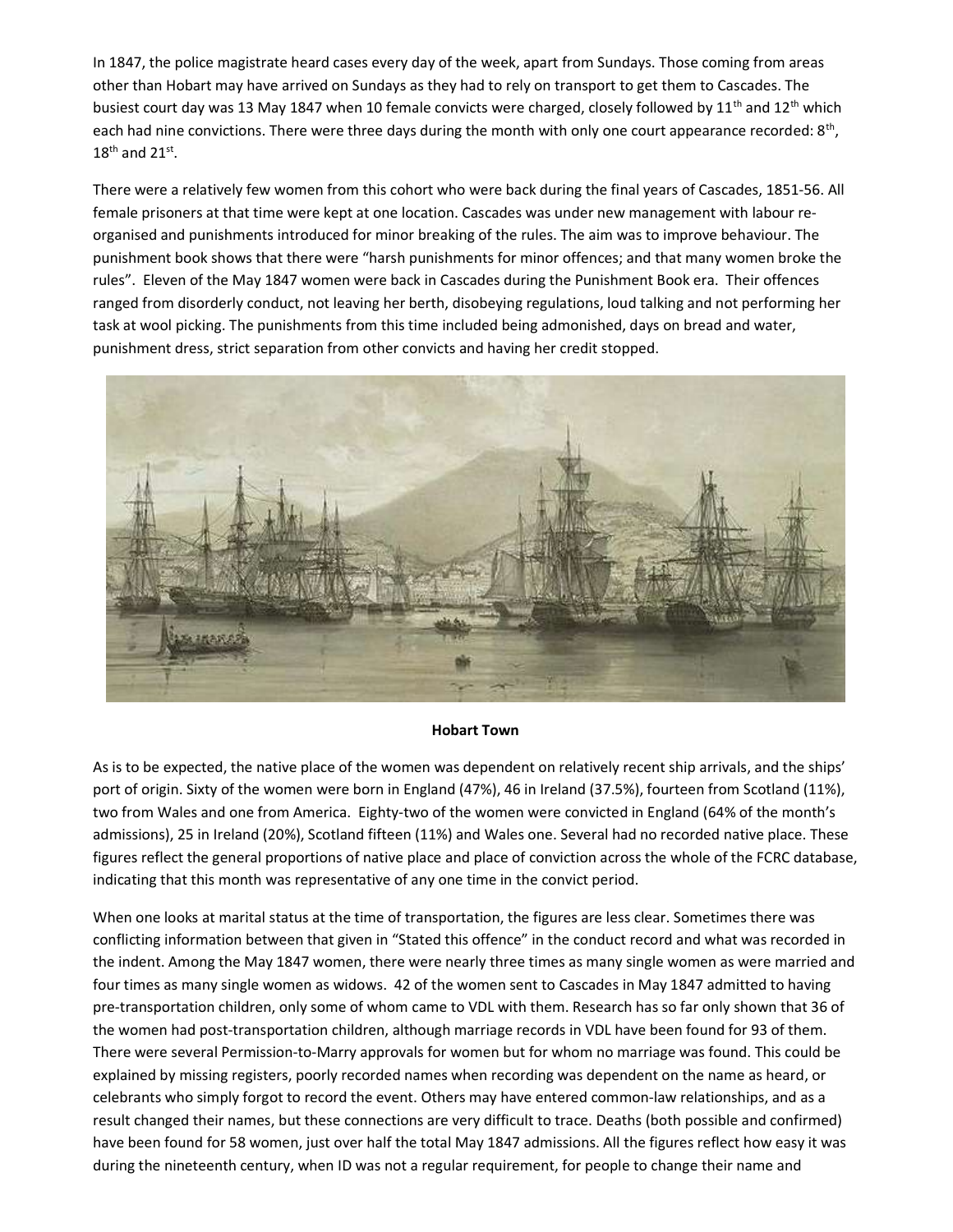therefore become untraceable. During 1847, only two of these women had children which have been recorded on their conduct record. They were Mary Clinch, transported to NSW in 1834 and re-transported to VDL in 1846. On 14 May 1847, seven days after her absence without leave, she had twins and their births are only recorded in her conduct record: CON40/2 image 247. Catherine Wickham convicted 26<sup>th</sup> May, the fourteenth of sixteen offences, received a sentence of six months hard labour, and 31 October 1847, was delivered of a son, John.

Twenty of the May 1847 admissions were teenagers when they arrived in VDL, the youngest being only fifteen. The greatest majority, about 60%, were in their twenties. The oldest woman on arrival from this convicted group was Agnes Dogherty nee Coyle, who was sixty when she arrived in 1841 on Rajah, but she was amongst the first of this group to die in 1849. Catherine McKenzie, born in Derry but convicted in Edinburgh was 54 with five children left behind, on arrival in the Sea Queen in 1846. No death has been traced for her.

Now, to look at some other individuals from this group. Ann Dunn from Clerkenwell, was convicted at the Old Bailey 2 January 1843 for stealing cloaks from children and transported on the Woodbridge the same year. The online transcriptions only include evidence from the two girls involved. She had seven colonial convictions, between June 1845 and January 1849 including 3 May 1847, and was free by servitude in January 1853. In September 1853 she married James Doolin/Doolan, a plasterer, in Fingal Tasmania. No children have been found but her death is recorded in 1870.

Anestatia Eustes, born City Road (perhaps London (CON41), perhaps Bristol), was tried in Bristol 6 January 1843 for stealing shawls. She arrived on the Tasmania 1844, when conflicting evidence is recorded whether she was single or married. The indent names her husband as Henry. She only had two offences recorded. The 5 May 1847 one was for being absent without leave for which she served one month had labour; the second in December 1848, for feloniously receiving stolen property, was dismissed. In October 1849 she married Samuel Edward Withers, then a constable. Her first child born in 1847 was illegitimate and died aged six weeks. Two more children were born in Tasmania before the family moved to Victoria where by 1867 another seven children were born in the Sandhurst district. Two books – Eureka by Peter Fitzsimons and Anastasia Woman of Eureka: A Tribute to Anastasia Withers, The Threads of Time by Vivienne R Worthington – suggest that she was one of three women who sewed the Eureka flag. This is feasible given that she said she was a dressmaker on arrival in VDL. Samuel Edward Withers died in 1883 when his wife was named as Anastatia formerly Splain. This name was also given for the last two births. Her family, according to the death certificate informant, believed that she had married in London in about 1841 and she had been in Victoria for 18 years only.

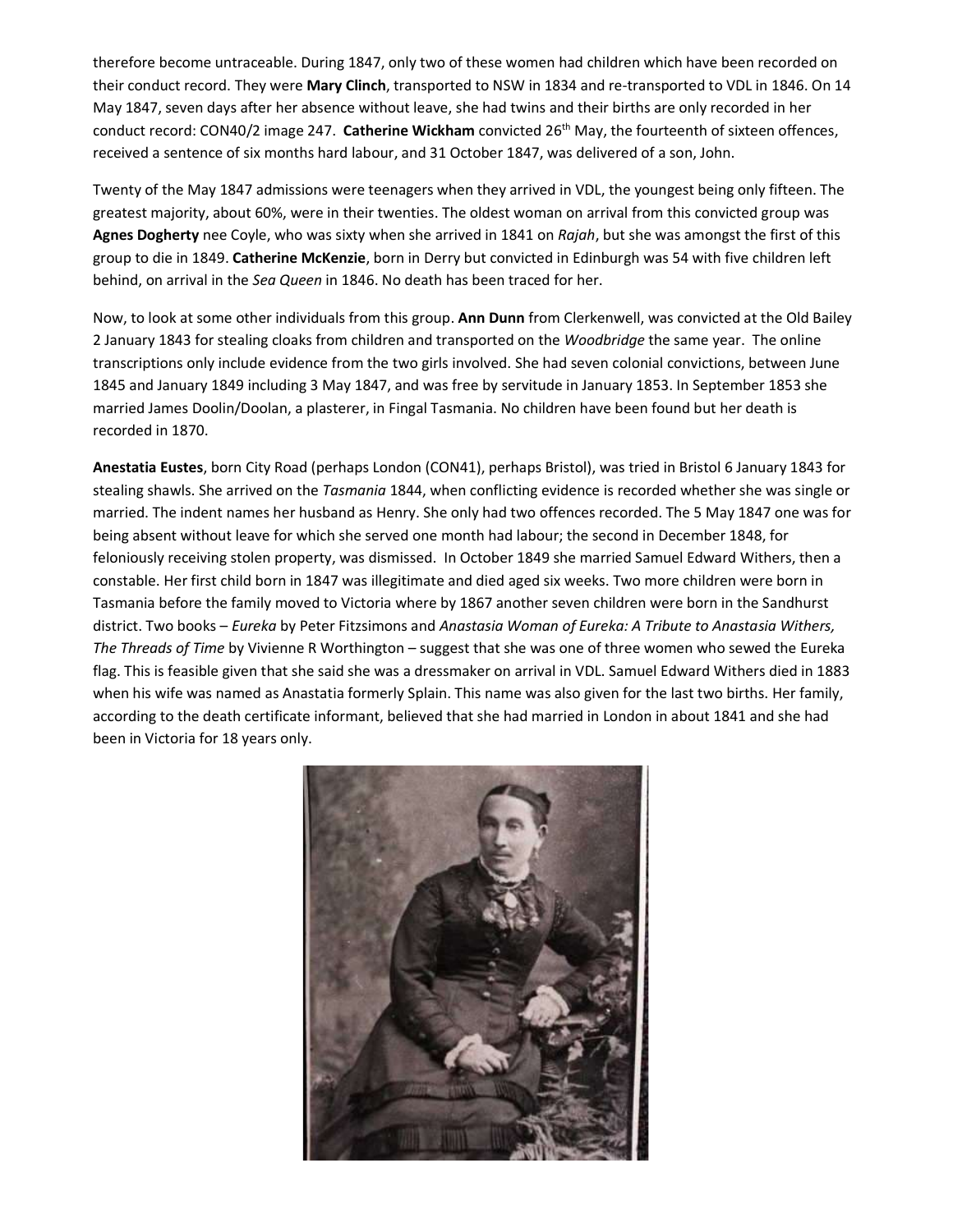### Anestatia Eustes or Withers

Jemima English, born and tried in Edinburgh in 1845, and transported per Lloyds in 1845 was still only seventeen when she was admitted to Cascades for the second and last time to serve three months hard labour for being absent without leave, 7 May 1847. In March 1848 she married Henry Shepherd (varying spellings) in Hamilton Tasmania and she went on to have ten children, most registered in Victoria. No definite departure record has been found though a Henry Shepherd per Circassian (no convict of this name on this ship), Mrs Shepherd and one child left Launceston for Melbourne 11 May 1852. Sometime after 1872 when the last child's birth was registered in Victoria, they left for Deniliquin, NSW. The family settled at Four Post, about four miles up the Edward River. Henry Sheppard died in 1897 and Jemima in 1912 and there is an extensive family grave area in the local cemetery.



Deniliquin Cemetery, NSW

Amelia Hughes was a 19-year-old house maid when she was transported from Liverpool on Emma Eugenia in 1844, arriving April, for stealing a pair of boots. On board was her fifteen-month-old daughter Charlotte, who died August 1844. Her 11 May 1847 offence was for being absent without leave receiving two months hard labour. By then she had had another daughter, Ellen and was to have Agnes in 1848. In 1850, Alice Ann was born, but died in 1853. None of these children born in VDL had a named father. No VDL marriage has been found, but from 1854 until 1866 Amelia and a William Glover had five children. He was variously a splitter or labourer and the family moved around the colony. No further trace has been found of either her or her children.

Sarah Jane Marrow, from Antrim and only twenty, received ten years' transportation for stealing money and arrived on the Tasmania in 1845. She only had the one conduct offence, dated 25 May, for having a man in her bed for an immoral purpose and for which she received a sentence of two months hard labour. One must assume it was not her husband, Timothy Walker, whom she had married in Hamilton at the end of April 1847. They had daughters in Campbell Town and Bagdad before moving to Longford by 1853 where she died of influenza, aged 26. Timothy Walker gained notoriety in 1886 for murdering his then-partner. He was hanged in January 1887 by Solomon Blay.

Sarah Jobson was the youngest of this cohort of women when she was transported for fifteen years from Chelmsford for setting fire to a stack of straw, and arrived per Lloyds in 1845. Her first colonial offence, 21 May 1847 was being 'absent and being in the bath with a free man for an improper purpose' and went to Cascades for six months hard labour. She had two further entries in her conduct record one of which was discharged. In 1852 she married John Housego who died in 1864; then in 1866, as a widow, William Bransom. No children have been found from either marriage though Sarah had a son who died aged three months, in 1849. Sarah died in the Parsonage at Deloraine in September 1900 aged about seventy.

Further genealogical information may give future researchers more information about these women and the many others who were convicted during May 1847 and sent to Cascades.

- A. F. Pike, 'Mason, Thomas (1800–1888)', Australian Dictionary of Biography, National Centre of Biography, Australian National University, http://adb.anu.edu.au/biography/mason-thomas-2436/text3243 , published first in hardcopy 1967, accessed online 2 August 2017.
- B. http://www.femaleconvicts.org.au/docs/lists/Magistrates.pdf
- C. Chapter 11. The final years of the Cascades Female Factory